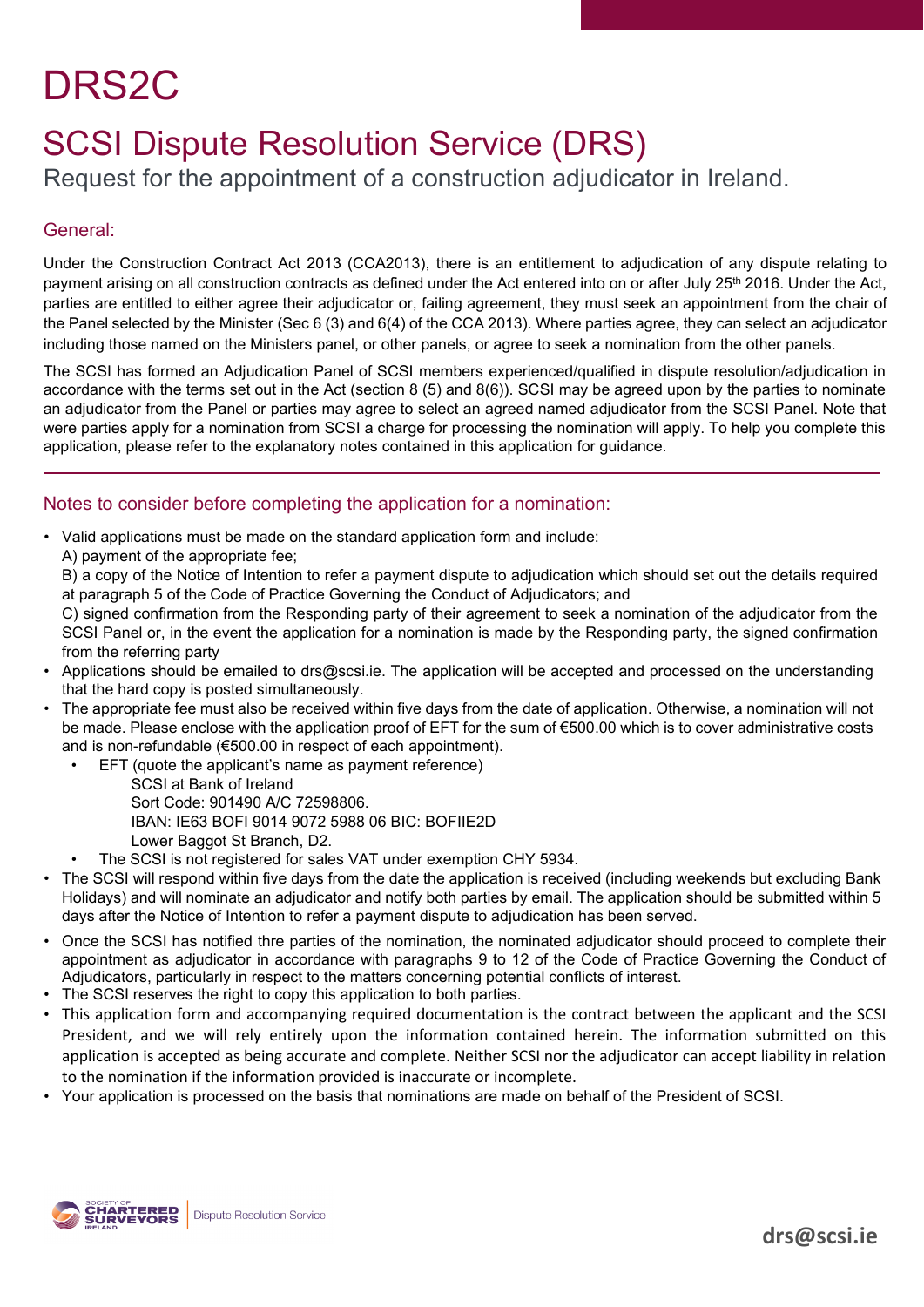### **Information about the dispute**

apply:

To assist in nominating a suitable adjudicator, please provide information, including where and what the works are, what the dispute is and the amount.

| Address of the project: <u>Address of the project:</u> Address of the project: |                                                                                                                               |
|--------------------------------------------------------------------------------|-------------------------------------------------------------------------------------------------------------------------------|
|                                                                                |                                                                                                                               |
|                                                                                |                                                                                                                               |
| The amount in dispute: (If applicable) $\epsilon$                              |                                                                                                                               |
|                                                                                | If the application is made under a written form of contract, please state the form of contract and whether any specific rules |

A copy of the Notice of Intention to refer a payment dispute to adjudication **must** accompany the application form as part of the application together with signed confirmation from the other party (whether Referring or Responding party) that they have agreed to seek a nomination for an adjudicator for this payment dispute from the President of the SCSI.

#### **Information about the parties and their representatives**

Please ensure the full names of the parties are correctly stated. Errors in this information may lead to an inappropriate nomination or unsuccessful referral. Incorrect information will prevent the proposed adjudicator carrying out a thorough check for any potential conflicts of interest. The parties' professional representatives (if any) should be stated. SCSI DRS will forward all relevant correspondence to them. Normally communications from DRS are sent by email. Therefore, it is important you provide email addresses and contact numbers. Where a party is unrepresented, please ensure contact numbers and email addresses are included.

#### Referring party (per the details on the contract if in writing or partly in writing)

| Name:                                                                                                                                                                                                                                              | a sa <u>tanàna amin'ny fivondronan-kaominin'i Australia ao amin'ny faritr'i Nouvelle-A</u> ustralie, ao amin'ny faritr'i                                                                                                                                                                                                      |  |
|----------------------------------------------------------------------------------------------------------------------------------------------------------------------------------------------------------------------------------------------------|-------------------------------------------------------------------------------------------------------------------------------------------------------------------------------------------------------------------------------------------------------------------------------------------------------------------------------|--|
|                                                                                                                                                                                                                                                    |                                                                                                                                                                                                                                                                                                                               |  |
| <u> 1989 - Johann Stoff, deutscher Stoffen und der Stoffen und der Stoffen und der Stoffen und der Stoffen und der</u>                                                                                                                             |                                                                                                                                                                                                                                                                                                                               |  |
|                                                                                                                                                                                                                                                    |                                                                                                                                                                                                                                                                                                                               |  |
|                                                                                                                                                                                                                                                    |                                                                                                                                                                                                                                                                                                                               |  |
|                                                                                                                                                                                                                                                    |                                                                                                                                                                                                                                                                                                                               |  |
|                                                                                                                                                                                                                                                    | Responding party (per the details on the contract if in writing or partly in writing)<br>Name: <u>example and the second contract of the second contract of the second contract of the second contract of the second contract of the second contract of the second contract of the second contract of the second contract</u> |  |
|                                                                                                                                                                                                                                                    | <u> 1999 - Andrea Santana, amerikana amerikana amerikana amerikana amerikana amerikana amerikana amerikana amerika</u>                                                                                                                                                                                                        |  |
| Town/city:<br><u> 1990 - Johann Harry Harry Harry Harry Harry Harry Harry Harry Harry Harry Harry Harry Harry Harry Harry Harry Harry Harry Harry Harry Harry Harry Harry Harry Harry Harry Harry Harry Harry Harry Harry Harry Harry Harry Ha</u> |                                                                                                                                                                                                                                                                                                                               |  |
| Email:<br>the control of the control of the control of the control of the control of the control of                                                                                                                                                |                                                                                                                                                                                                                                                                                                                               |  |

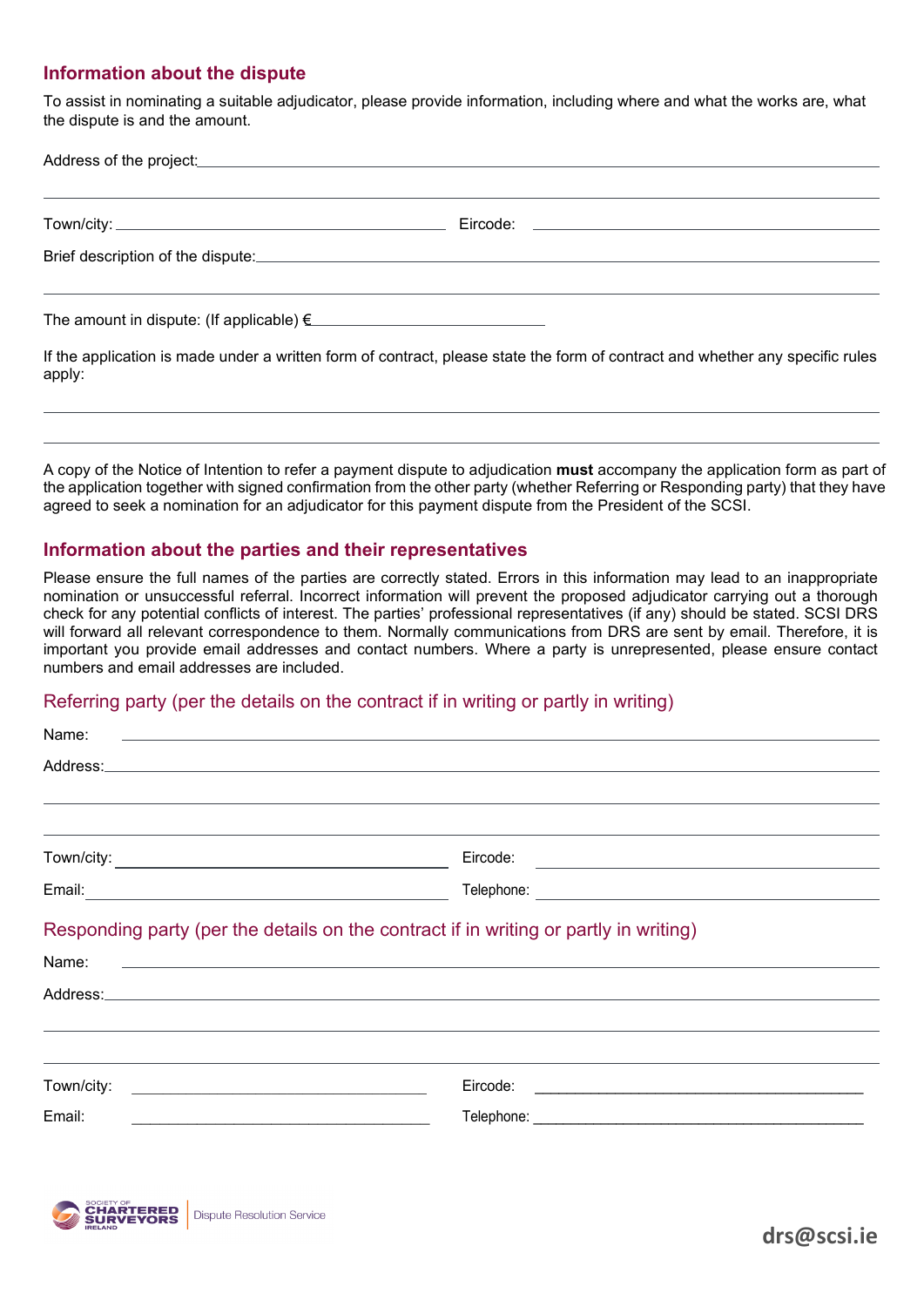# Referring Party representative Title: First Name: Last Name: Designation: SCSI Membership Number (if applicable): Firm name: Address: Town/city: Eircode: Telephone: Mobile: Direct line: Email: If you are completing this form as a party representative, please state in what capacity you are acting e.g. as a company official, a surveyor or solicitor. Responding Party representative Title: First Name: Last Name: Designation: SCSI Membership Number (if applicable): Firm name: Address: Town/city: example and the contract of the contract of the Eircode: Eircode: Eircode: Telephone: Mobile: Direct line: Email: If you are completing this form as a party representative, please state in what capacity you are acting e.g. as a company official, a surveyor or solicitor.

### **Professional background of the adjudicator**

Sometimes it is clear from the details of the matter in dispute what sort of professional background would be appropriate. This section should only be completed if additional skills are required to assist the adjudicator in understanding and giving a decision on a dispute. Many SCSI adjudicators are dual qualified, and care should be taken not to define the type of expertise too narrowly.

Please list the professional skills required, whether it is appropriate to approach a surveyor, lawyer, etc.



**drs@scsi.ie**